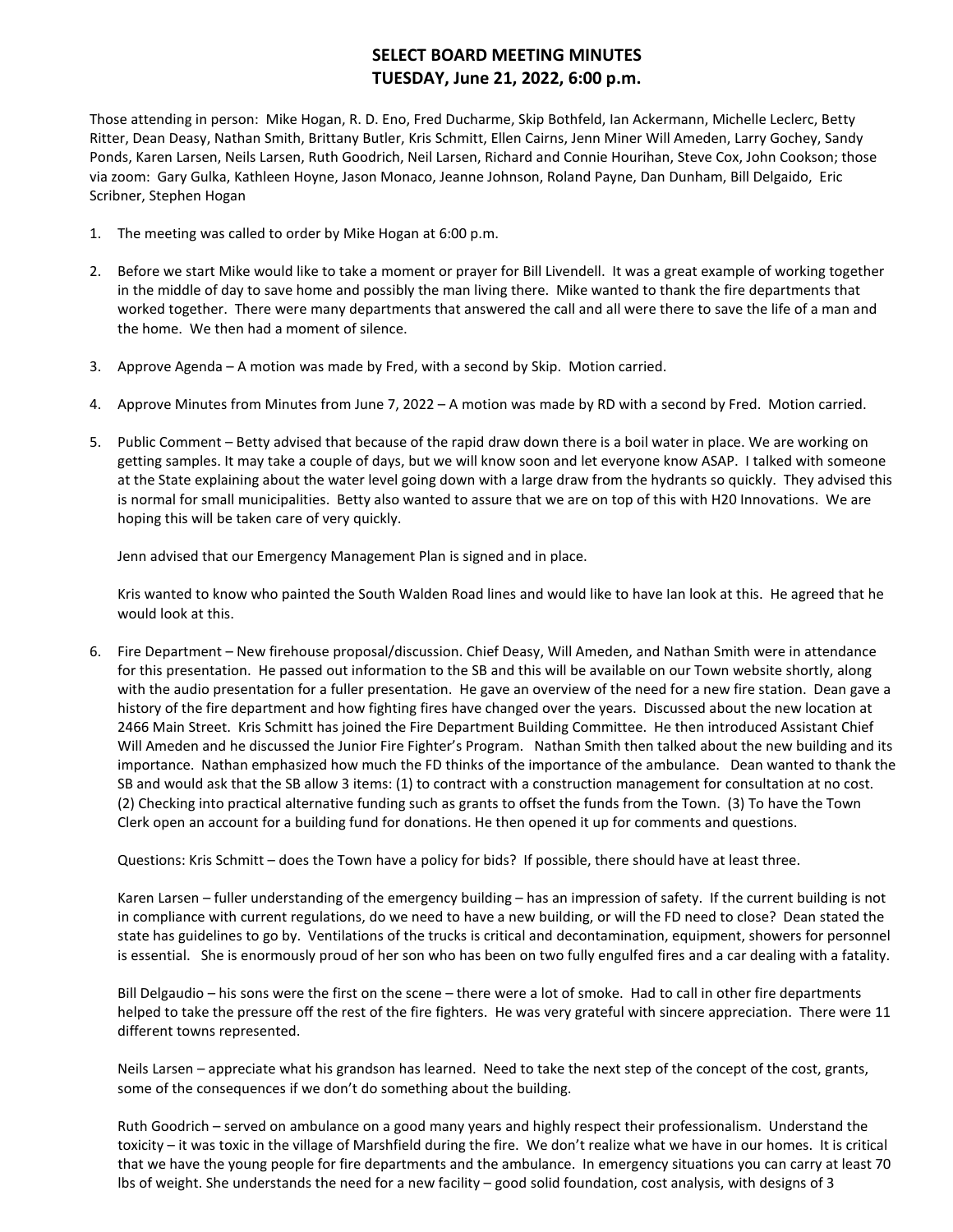architects. We also need to keep up with the upgrades of the current building. Thank you for painting the conference room.

Sandy wanted to know about the Class 4 roads. How would it have been protected. How do we plan to take care of the Class 4 roads. Dean has been going down Class 4 roads to check them out. He has been down Last Road and Cabot Plains. Down the road perhaps we could have a smaller truck that would have a pump on it. We can look at this. We would have room for this in the new structure. Dean encouraged these residents to take a look at their driveway on these Class 4 roads. Would be happy to look at it. Sandy wanted to know the mystery architect. He asked that his name would not be mentioned.

Larry – what about Marshfield and Walden. Dean stated the Marshfield is looking to add on a bay at a cost of \$1 million and Walden is quite concerned about carcinogenics as we are. East Montpelier is just added on another bay at a cost of \$1 million. Woodbury is constructing a new building. They initially were looking at one larger building, however they are going to keep the old building for a total sq ft 17,000. Larry wanted to know what we are going to do with the old fire station. Dean said that is up to the SB and the voters.

RD wanted to review the 3 items that was a request.

- A. SB to allow the Building Committee to contact a construction management company for a free proposal;
- B. The Building Committee can investigate for alternative fundings such as HR 3728 and grants; and
- C. To request the Town Clerk to open an account for building donations for the people who wish to donate.

Grant picture are always changing – RD wants to know if the FD can apply for grants. Dean stated that we can apply for grants with the approval of the Planning Commission. Jenn – when Kris and her met with FD – they are aware of the process.

Eric Scribner – next door neighbor to building lot – proposed is residential – moving to that new property. You are going to uproot neighbors. Would like to have you look at alternative location.

RD – wanted to review the process went through. Dean we looked at several locations and this one had town water and sewer, 3 phase power which helps with lower electric bill. Lot that was level and good site lines and this checked all the boxes. We looked at 6 other locations, they looked at 6 locations. Understand that there are residential homes on both sides. We would build back toward the property not upfront, lowered noise.

John – what about the recycling facility for a building. It has 3-phase power. Was it every looked at? Dean stated that it was looked at. Couple of issues one was the bridge, the width and we would have to rebuild it. Right hand turn would be very hazardous.

Ellen Cairns – thanks the FD – it was interesting and informative and the way it is transparent. Continue to have zoom meetings.

Richard Hourihan – Karen asked if the fire dept. would be closed if we don't get a new fire station. Will the state make us close? We don't have an answer to this.

Ian – safety is very important.

Dean – currently – we are not going to close. State has come through with written violations and placed us on file. They know we are working toward a solution.

Neil Alexander – would the station close. It has always been a safety issue. Poses a question the building is not safe.

RD – to Richard's point – it reminds of when the state forced us to build a wastewater plant. The state would have to take action if we didn't do something.

Mike – Dean inferred about businesses in Town – and how important it is to have a fire station in town for the Creamery, and they are planning to build out behind their present location. If we are going to grow economically both in homes and businesses, it is essential to have a fire station.

Ruth – is the Creamery willing to put some money in. Dean - Yes, they are. State had concerns with the pond on 2466 Main Street. Does it go down to ww plant – could damage membranes. When the ambulance comes back – hospital lets them do some preliminary cleaning, but not completely. She fully supports to clean out ambulance when returning to the fire station. Understand the need to have space.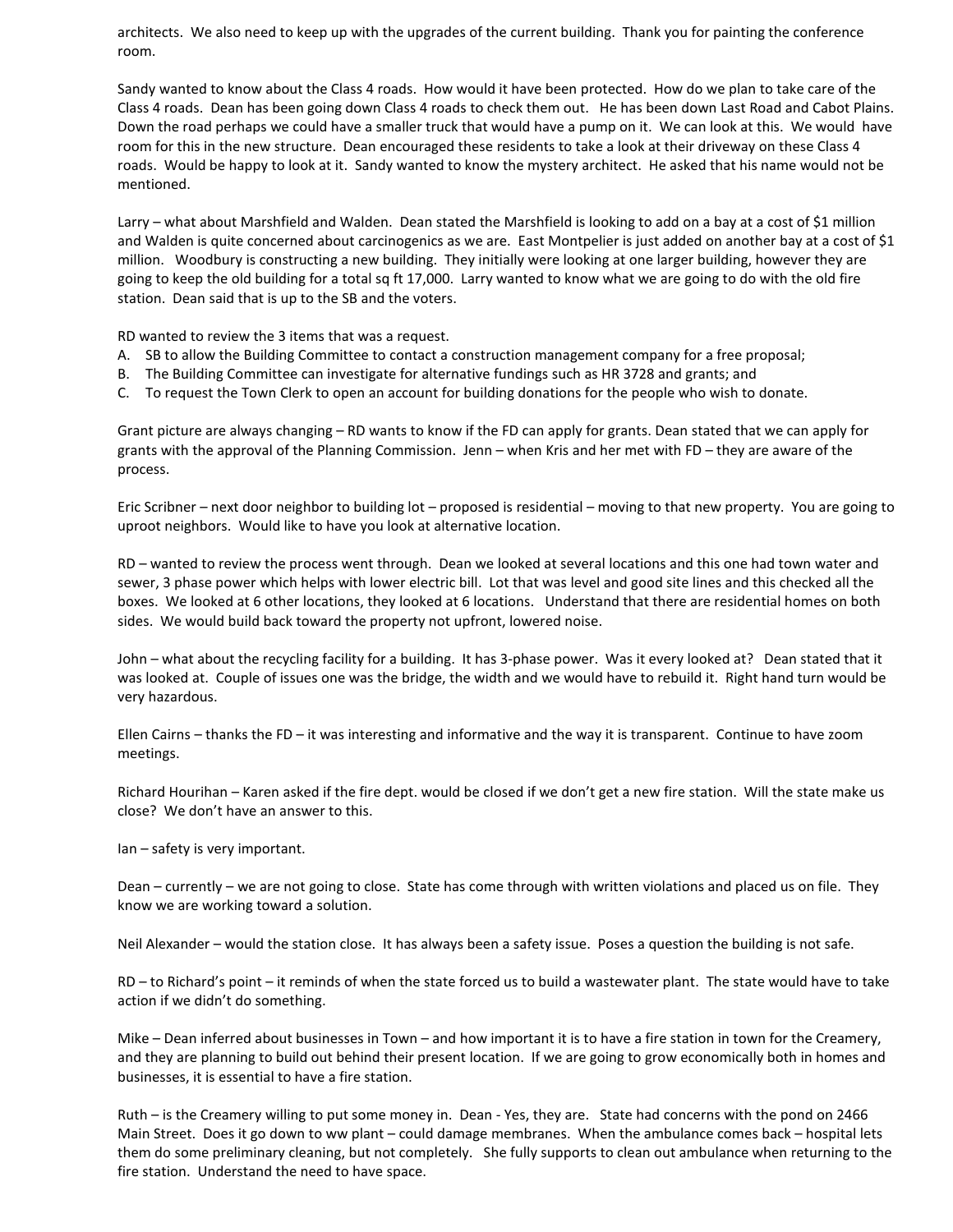Larry – Back when we had to do the WW plant, we were thinking about thinking about buying some land from Connie. Over where the cemetery is – why that wouldn't be a good place. We don't have to worry about neighbors.

Karen – when she moved to Cabot from another place, she was neighbor to a fire house. They can make excellent neighbors. Landscaping screening, and mitigating can make it look good.

Mike we are going to have other meetings and we will put information on the website for complete transparency.

RD – move that we authorize the FD to seek cost estimates from a construction company at no cost and authorize FD building committee to investigate grant opportunities and set up a Town account – for emergency management fund with a second by Fred. Motion carried.

- 7. ARPA Funding request from Conservation Committee Discussion-continuation of natural community study to be discussed further.
- 8. RD would like to have the SB Approve a Resolution authorizing the Planning Commission to move forward with its application for a new Village Center Designation. RD read the following resolution: That the Planning Commission of the Town of Cabot is authorized and encouraged by the Selectboard of the Town of Cabot to apply on behalf of the Town of Cabot for Village Center Designation, and to establish the boundaries of the village for this purpose, and.

That the Planning Commission is further authorized and encouraged to enlist the assistance and participation of other municipal bodies, including the Zoning Administration, the Development Review Board and the Selectboard in compiling a successful application. This was seconded by Mike. Larry was concerned are we opening another village. Jenn explained this is not the case but only to show that we have an area for village center designation for tax breaks, grants and benefits. We are asking that the center be from the rec field to Cabot Creamery. After this discussion the Resolution was approved.

- 9. Trails Grant Approval and Signs on Class 3 and 4 Roads-Gary Gulka, he is secretary to Trails. We still do not have the approval for the grant and will bring it to the SB when we receive it. They also discussed putting signs on Class 3 and 4 roads. It will be a 6x8 metal sign. Gary will check with the Department of Transportation to see if there is any problem with this and will be on the agenda for July 5.
- 10. Animal Control Officer Discussion opening. Betty has a possible candidate and will advise if this person is interested as soon as she hears back.
- 11. Replacement of Trees on the Common Roland cherry trees or disease-free chestnut trees. Fred wanted to know what takes the most water usage. It was decided on Chestnut trees. Roland said these will be planted in the fall.

## 12. Water/Wastewater

- a. Other Business no other business
- b. Water RD was concerned about the drawdown. This was an emergency situation, and it did not affect the quantity of water that we have. It was asked why we are not using the ponds. Skip said that the ponds were too far away for this. The reason the water went down so quickly was due to so many FD's drawing in succession.

## 13. Highway

- a. Back roads have had chloride put down.
- b. Pick up the pickup is getting old and tired, and it just cost \$2,200 in repairs. It is a 2015.
- c. Roadside mowing need to get new blades. Ruth said that Glen could show them how to sharpen the blades.
- d. They will begin ditching on West Shore Road.
- e. They found sand \$2.00 less a ton from Ken Davis in Hardwick.
- f. Ellen wanted to know about the budgeting process. We do try to plan to try to replace our trucks. Mike stated that we have budgeting meetings that are open to the public and will be posting these meetings and everyone is welcome to come.
- 14. Town Clerk's Office
	- a. Orders passed around and signed; next, I will need to have someone come in on next Thursday to sign orders for end of year items. Also, Ian is scheduled for the month of July.
	- b. Rate Increase for Driveway and Zoning Permit and DRB Application Suggested price: Driveway and Zoning \$60.00; DRB - \$125 (this is to cover cost of advertising, postage, etc.) It is required to publish in our two papers DRB meetings and with the increase we will break even. We are one of the lowest rates in this area. It was suggested that we do the advertisement electronically. Betty will check into this, but Skip agreed we do need to have at least to have it listed in at least one paper. A motion by Mike with a second by Fred to increase these fees as of July 1. Motion carried.